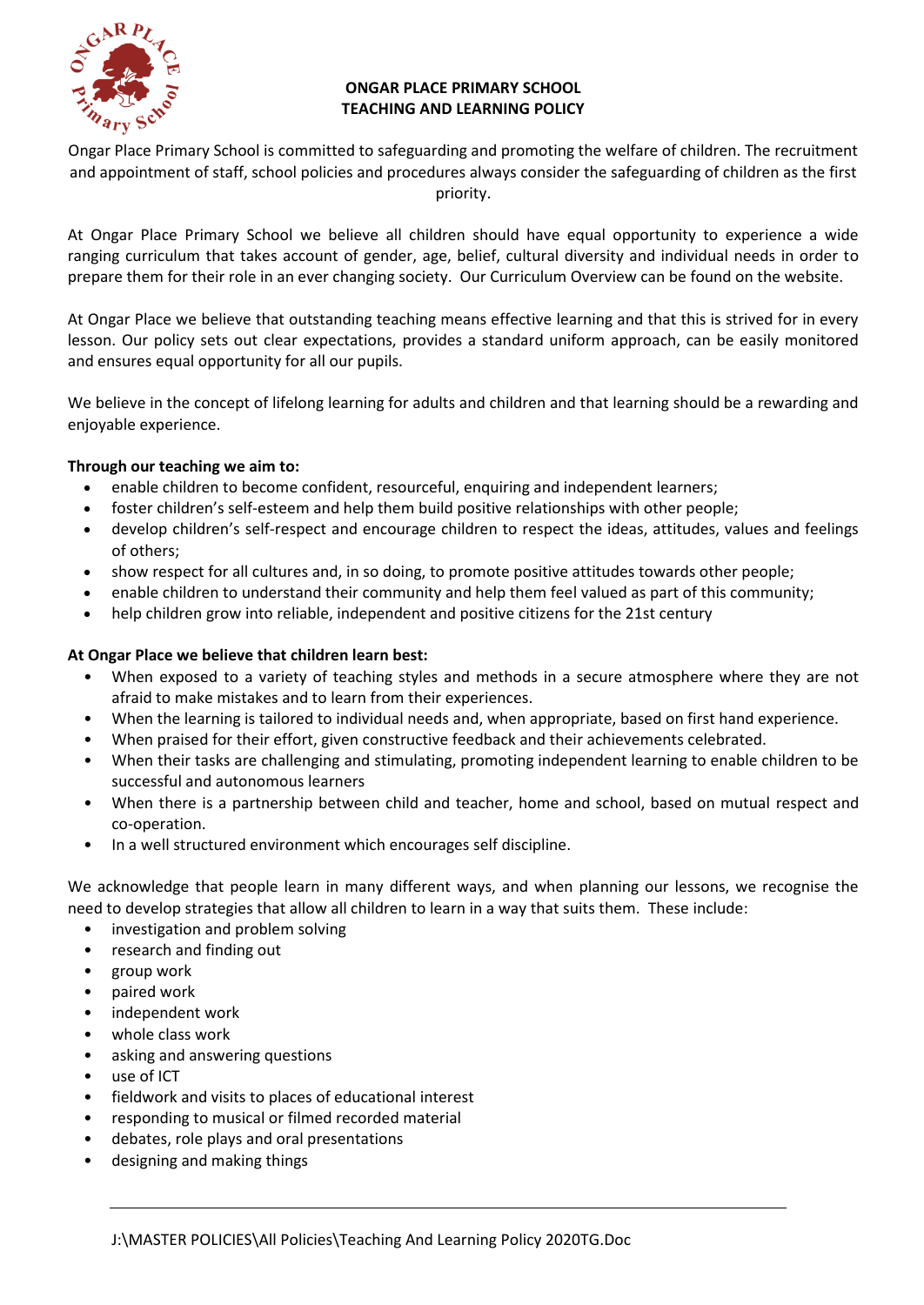• participating in athletic or physical activity

## **Effective learning results in:-**

- Knowing you have succeeded
- Feeling you can do more
- Explaining what you have learned
- Applying it to other situations
- Teaching it to someone else
- Feeling good about yourself

We encourage children to take responsibility for their own learning, to be involved as far as possible in reviewing the way they learn, and to reflect on how they learn – what helps them learn and what makes it difficult for them to learn.

## **Effective teaching**

Effective learning only comes about from effective teaching. When teaching we focus on motivating the children and building on their skills, knowledge, understanding and mastery of the curriculum. We use the school National Curriculum guide our school curriculum and inform our teaching. This sets out the aims, objectives and values of the school and details what is to be taught to each year group.

For effective teaching to take place there are a number of 'ingredients' that we feel are needed. Whilst it is impossible to contain all of these elements in every lesson, we believe that our lessons must contain a number of these listed below:-

- A clear learning objective shared with the children
- A clear link to previous and future learning
- Clear outcomes to be achieved at the end of the lesson;
- A purposeful well prepared plan which is clearly differentiated and learning that provides appropriate challenge.
- Teacher modelling
- Good questioning
- Interaction between teacher and pupil and pupil and peers
- Pace of learning is optimum, providing children with memorable experiences and good progress.
- Appropriate, readily available and accessible resources;
- Involvement of all the children
- Assessment that informs the next step of learning and children's targets that are clear to the children and manageable for the teacher
- A positive learning environment

When planning learning for children with special educational needs we give due regard to information and targets contained in the children's Individual Education Plans (IEPs). We have high expectations of all children, and we believe that their learning here at Ongar Place School is of the highest possible standard.

We deploy teaching assistants and other adult helpers as effectively as possible. Sometimes they learn with individual children and sometimes they learn with small groups. Our adult helpers also assist with the preparation and storage of classroom equipment.

### **The Learning Environment**

All areas and resources of the school including the classrooms should be clearly labelled. Children should be made aware of these resource areas at the beginning of each year. The learning environment should be organised to enable children and to ensure that the children have the opportunity to learn in different ways.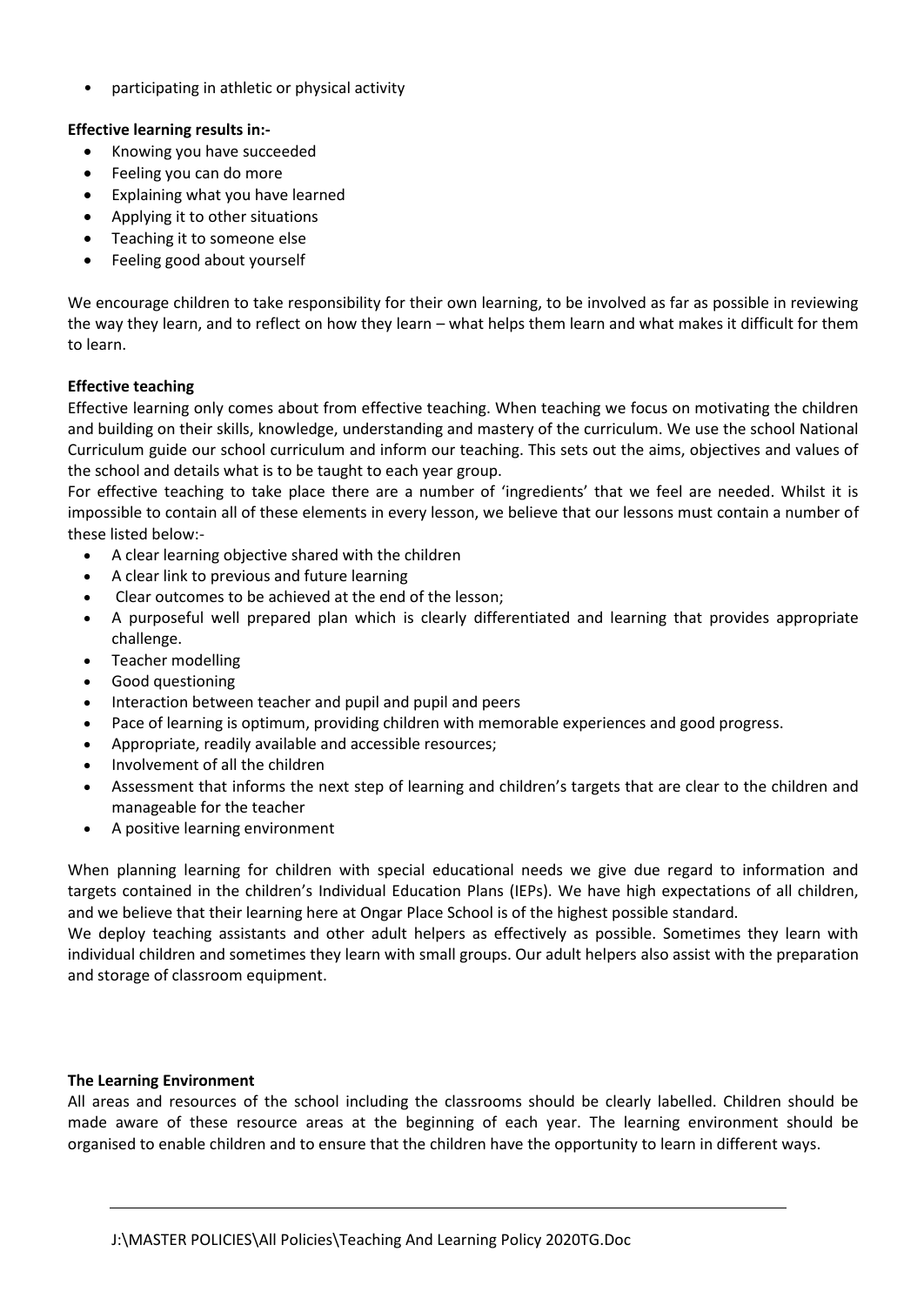# **Continuous Professional Development**

At Ongar Place Primary School we have a commitment to Continuous Professional Development for all our staff for the following reasons:

- We believe that high standards in teaching and learning depend upon relevant, focused and effective professional development opportunities for teachers.
- Becoming and remaining an outstanding teacher, keeping knowledge of curriculum subjects up-to-date and being able to make the most of new technology all require continuous professional development.
- Teachers who are involved in, and have enthusiasm for, lifelong learning themselves are excellent role models to pupils.
- A commitment to the development of staff members leads to greater self-esteem, self-confidence and enthusiasm, better quality teaching and a substantially greater capacity in the school as a whole for continuous self–improvement

## **The Role of the Headteacher**

It is the responsibility of the Headteacher to facilitate outstanding teaching and learning. In order to achieve this, he/she must:

- have a clear vision of what outstanding teaching and learning looks like
- be inspirational
- monitor, advise and support
- be at the heart of the ethos of the whole school
- celebrate all achievements and challenge where necessary
- assist staff with their professional development
- provide staff with the resources they need to carry out the job

### **The Role of the Governors**

Our governors determine, support, monitor and review the school policies on teaching and learning. In particular they:

- support the use of appropriate teaching strategies by allocating resources effectively;
- ensure that the school buildings and premises are best used to support successful teaching and learning;
- monitor teaching strategies in the light of health and safety regulations;
- monitor how effective teaching and learning strategies are in terms of raising pupil attainment and progress;
- ensure that staff development and performance management policies promote good quality teaching;
- monitor the effectiveness of the school's teaching and learning policies through the school self-review processes. These include reports from subject leaders and the annual head teacher's report to governors as well as a review of the in-service training sessions attended by our staff.

### **The Role of Parents**

We believe that parents have a fundamental role to play in helping children to learn. We do all we can to inform parents about what and how their children are learning by:

- holding parents' workshops to explain our school strategies for teaching literacy, numeracy and health education
- sending information to parents at the start of each term in which we outline the topics that the children will be studying during that term at school
- sending regular learning letters home
- sending regular reports to parents in which we explain the progress made by each child and indicate how the child can improve further
- explaining to parents how they can support their children with home learning. We suggest, for example, regular shared reading with very young children, and support for older children with their projects and investigative learning.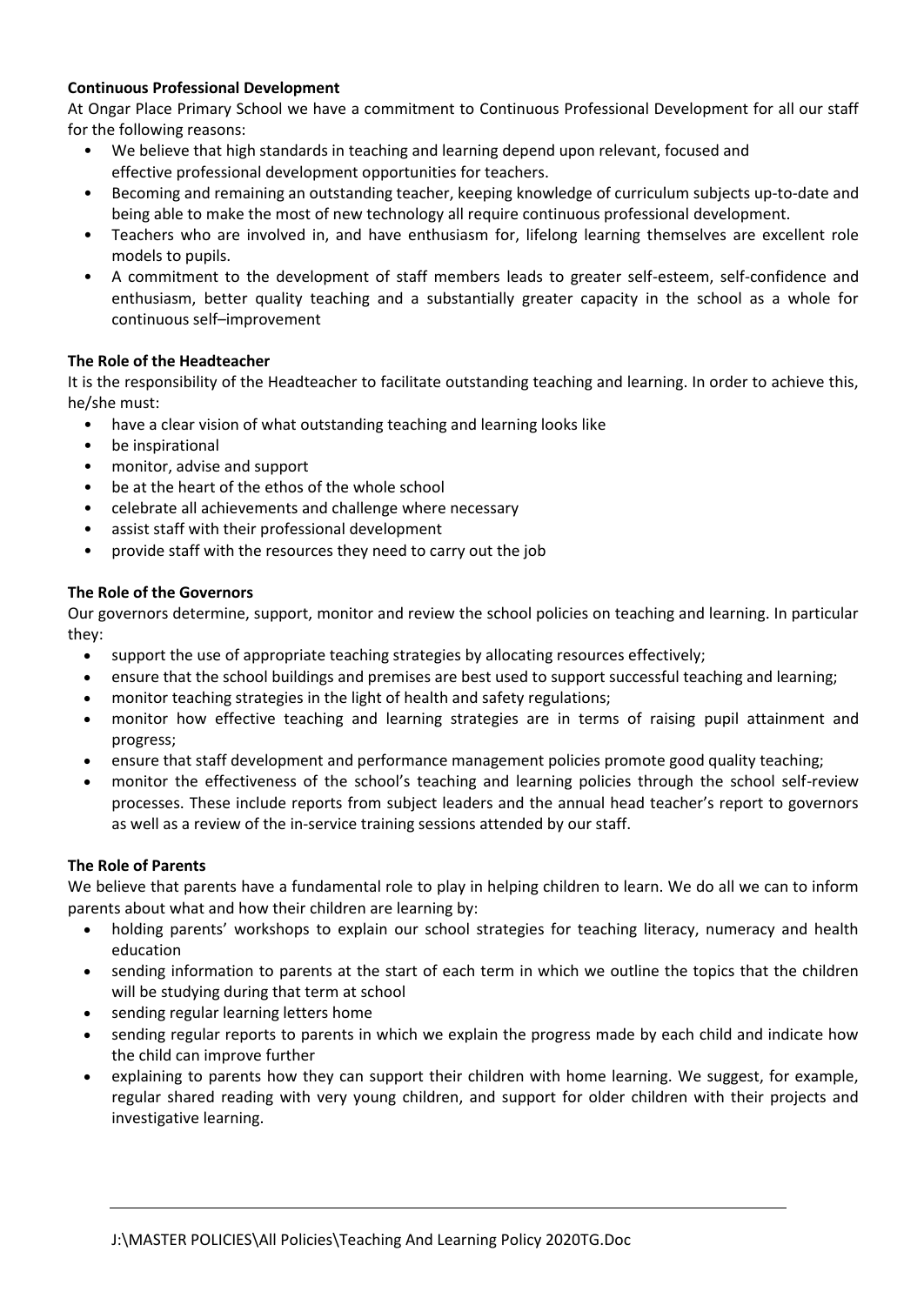We believe that parents have the responsibility to support their children and the school in implementing school policies. We would like parents to:

- ensure that their child has the best attendance record possible;
- ensure that their child is equipped for school with the correct uniform and PE kit;
- do their best to keep their child healthy and fit to attend school;
- inform school if there are matters outside of school that are likely to affect a child's performance or behaviour at school;
- promote a positive attitude towards school and learning in general;
- fulfil the requirements set out in the home/school agreement.

### **Monitoring and review**

We are aware of the need to review the school teaching and learning policy regularly so that we can take account of new initiatives, changes in the curriculum, developments in technology or changes to the physical environment of the school.

| To be read alongside : | <b>Behaviour Policy</b>        |
|------------------------|--------------------------------|
|                        | Assessment and Feedback Policy |
|                        | <b>Curriculum Policies</b>     |
|                        | National Curriculum 2014       |

Agreed: October 2014 Reviewed and updated: Autumn 2018 Reviewed and updated: Autumn 2020 Review Date: Autumn 2022

Author: Head Teacher Policy: Statutory/**Recommended**